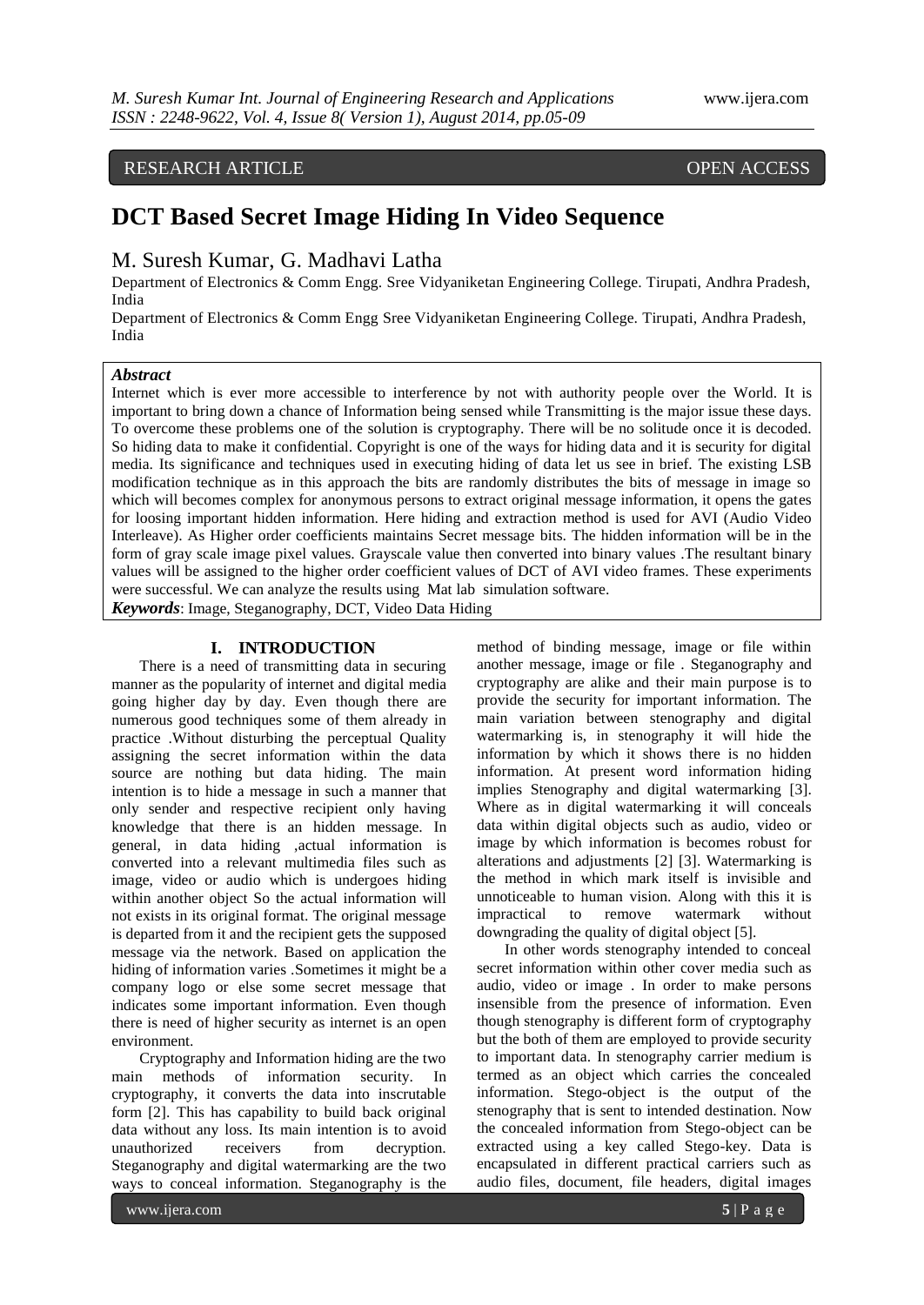and video [1-5].

The embedded data is the message that one wishes to send secretly. It is usually hidden in an innocuous message referred to as a cover-text, or cover-image or cover-audio as appropriate, producing the stego-text or other stego-object. A stego-key is used to control the hiding process so as to restrict detection and/or recovery of the embedded data to parties who know it (or who know some derived key value). As the purpose of Steganography is having a covert communication between two parties whose existence is unknown to a possible attacker, a successful attack consists in detecting the existence of this communication [1].



**Fig1: A Technical Survey of Steganography Methods**

### **II. PROPOSED SYSTEM**

An AVI (Audio Video Interleave) is a file which consists of an array of high resolution images know as frames. All the frames can be collected in the form of bitmap images. Each and every frame contains 3 channels RGB. There after collecting frames it is possible to perform DCT (8x8 blocks) on any channel (Say R channel) of the frames. And it encloses the Secret information within selected higher order coefficients. AS Shown in Fig 6. Each Frame is handled by Inverse DCT block processing and it is merged to get AVI with hidden Image.



**Fig:2 Data3AHiding**

Let us consider input as video which in AVI format. There after extract frames from the video. Each from consists of three frames namely R, G, B-Channels. Among three channels one channel will be considered (say R-channel).consider any one of the frame among all frames. Now apply 8x8 DCT block processing to that frame. Higher order coefficients will be selected after processing 8x8 DCT block operation.

Now convert the secret image which you want to hide, into binary values. The converted binary values of the secret image will be embedded with higher order coefficients of the selected video frame using multiplier. The secret image data will be hidden among that frames. In order to get the reconstructed AVI video combine all frames together. A number of computer programs are available that will embed information in an image. Some of them just set the least significant bits of the image pixels to the bits of the embedded information. Embedded in this way may be invisible to the human eye but is trivial for an alert third party to detect and remove. Provide the high security here we can also use the secret keys system [6].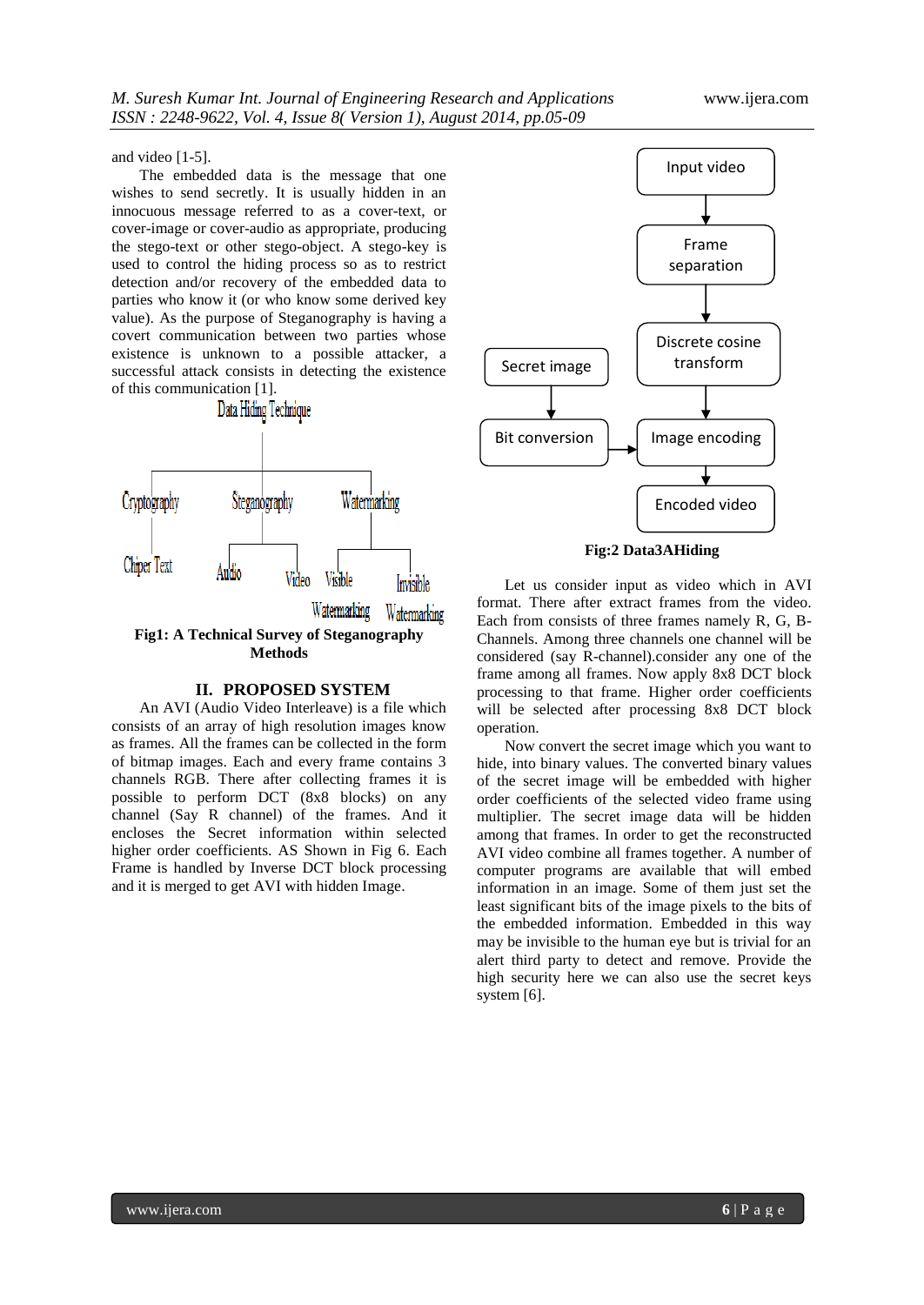

**Fig: 3 Data Reconstruction**

And Decryption is vice versa of Encryption as shown in fig 5. From creating each frame is extracted one by one. Implement 8x8 DCT Block Processing on Where the secret information was embedded previously (here R-channel). To obtain concealed bit information by subtracting from original DCT block Processed values. Now reconstructed AVI video consists secret image in it. The video which consists of secret image in it is called as Stego video. Now extract the frames from the reconstructed video. Each frames consists R, G, B channels .now consider any one the channel among them (here say R-channel).the secret image will be hidden among those frames. Now apply 8x8 block inverse DCT to those frames. Now separate the binary values and higher order coefficients by de-Multiplexing. Based on resultant binary values we will get back the secret image [6].

#### **III. SYSTEM WORKING FLOW**

### **A. Secret Message Acquisition**

In this context let image be our secret message (imported from mat lab library) which is grey scale image. It is representing pixel value 8x8 of 297 x169 size images. After that the intensity of pixel values converted into equivalent binary values. As the size of car image is 297 x169 hence 297x169x8 401544 bits will be hidden in video frame.



**Fig: 4 Input secret image**

Shows conversion of original secret image into binary value. The intensity pixel values converted into binary value. For each 8x8 block produces 64x8 matrixes along with 1 and -1 in it .Now converting 0's to -1 which gives binary values. Now multiply each bit with  $\alpha$  ( $\alpha$ =0.01). In order to reduce its strength there by the amount of distortions goes down...

#### **B. Frame separation and hiding Secret data**

In this scenario traffice.avi is considered as a cover or host video and all frames were extracted (31 frames).324x244 is the resolution of original AVI. For encoding secret message made use of R-channel. There after performing DCT on frames. But the original size is of the image is 297x169 so 297x169x8 bit should be encoded in this video frames per 8x8 DCT Higher order coefficients we can embed max of 16 bits. And in intended frame we can embed. Here we taken input AVI video pixel size is 324x244 is divided by 8x8 block size and after multiplied by 16 will get 1264896 bits. The secret image size is 297x169 x8 is divided by 1264896 and hence nearly will be getting 31 frames.



**Fig: 5 Input Video Sequences**

There after the frames which are extracted, each and every R-channel frame is block processed by 8x8 DCT. Now higher order DCT coefficient of each block consists of 16-bit secret message which are embedded into it.

To achieve the AVI video file along with secret message embedded in it by combining R-channels of frames after Encoding. As we can see from figure 8.It represents the frames of video frame after embedding secret message. And it clear that there is not much more distortions in the video.

The JPEG process is a widely used form of lossy image compression that centers on the Discrete Cosine Transform. The DCT works by separating images into parts of differing frequencies. During a step called quantization. Where part of compression actually occurs, the less important frequencies are

www.ijera.com **7** | P a g e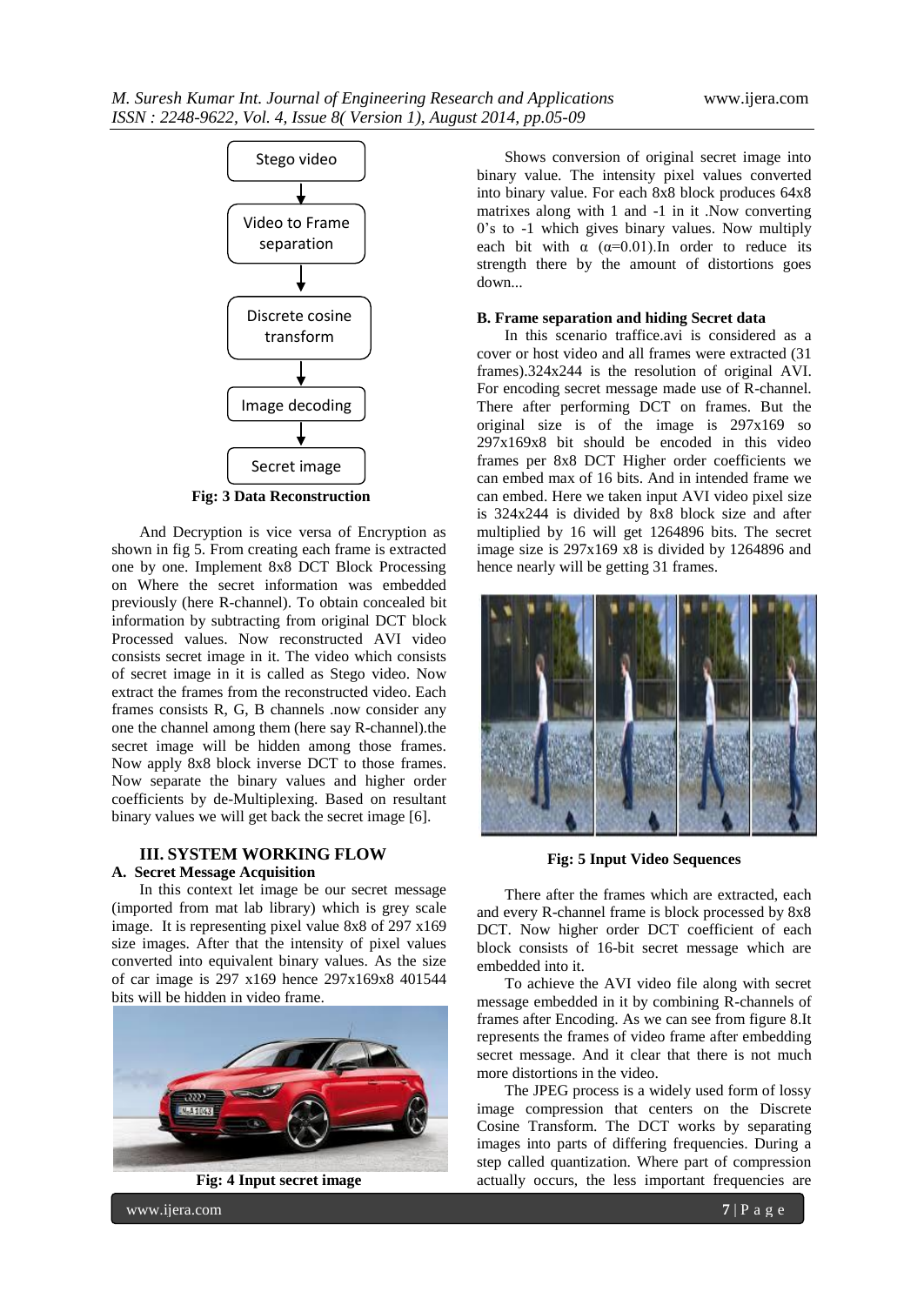discarded, hence the use of term "lossy". Then, only the most important frequencies that remain are used retrieve the image in the decompression process. As a result, reconstructed images contain some distortion; but as we shall soon see, these levels of distortion can be adjusted during the compression stage. The JPEG method is used for both color and black and white images, but the focus of this article will be on compression of the latter.

#### **The JPEG Process**

- 1. The image is broken into 8x8 blocks of pixels.
- 2. Working from left to right, top to bottom, the DCT is applied to each block.
- 3. Each block is compressed trough quantization.
- 4. The array of compressed blocks that constitute the image is stored in a drastically reduced amount of space.
- 5. When desired, the image is reconstructed through decompression, a process that uses the Inverse Discrete Cosine Transform (IDCT).

#### **Doing the DCT on An 8x8 Block**

Before we begin, it should be noted that the pixel values of a black and white image range from 0 to 255 in steps of one, where pure black is represented by 0,and pure white by 255.Thus it can be seen how a photo, illustration, etc. Can be accurately represented by these 256 shades of gray.

Since an image comprises hundreds or even thousands of 8x8 of pixels, the following description of what happens to one 8x8 block is a microcosm of the JPEG process. what is done to one block of image pixels is done to all of them. Now, let's start with a block of image pixel values. This particular block was chosen from the very upper left hand corner of an image. Because the DCT is designed to work on pixel values ranging from -128 to 127, the original block is leveled off by subtracting 128 from each entry. We are now ready to perform the Discrete Cosine Transform, which is accomplished by matrix multiplication.



**Fig: 6 DCT Transformation & Data Hided Video**

#### **C. Data Extraction from the Stego Video**

1. Extraction of video frames.

2.8x8 blocks DCT processes the R-channel Frames

3. In order to get secret message the 8x8 block processed R-channel original frame values are subtracted.

4. The image will be reconstructed from the extracted secret message.

As we can see from figure 7 the construction of secret image which is embedded within the host video is reconstructed with fewer amounts of distortions.



**Fig: 7 Recovered Secret Image**

#### **IV. CONCLUSION**

So far we saw how can the data concealing method is applied on AVI video which is intended to insert a picture confidentially along with more perceptually lose of info to the cover media. By the making use of input video and discrete cosine transformation applying for frames and input image binary conversion then adding the image binary values to the video frames But as of now we used it is experimented for 31 frames only by embedding  $297x169$  image. Even though if there is much more information to hide, we can make use other channel of frame which is more capable of hiding data. Not discussed much more about robustness of a scheme here. The original signal and the quality of the video after encoding is almost similar perceptually.

#### **REFERENCES**

- [1] F.A.P Peticolas, R.J. Anderson and M.G. Kuhn, "*Information Hiding – A Survey*", in proceeding of IEEE, pp. 1062-1078, July 1999.
- [2] A.A.Zaidan, B.B.Zaidan, Fazidah Othman, "*New Technique of Hidden Data in PE-File with in Unused Area One*", International Journal of Computer and Electrical Engineering (IJCEE), Vol.1, No.5, ISSN: 1793-8198, 2009, pp 669-678.
- [3] *Framework for Hidden Data in the Image Page within Executable File Using Computation between Advance Encryption Standared and Distortion Techniques*", International Journal of Computer Science